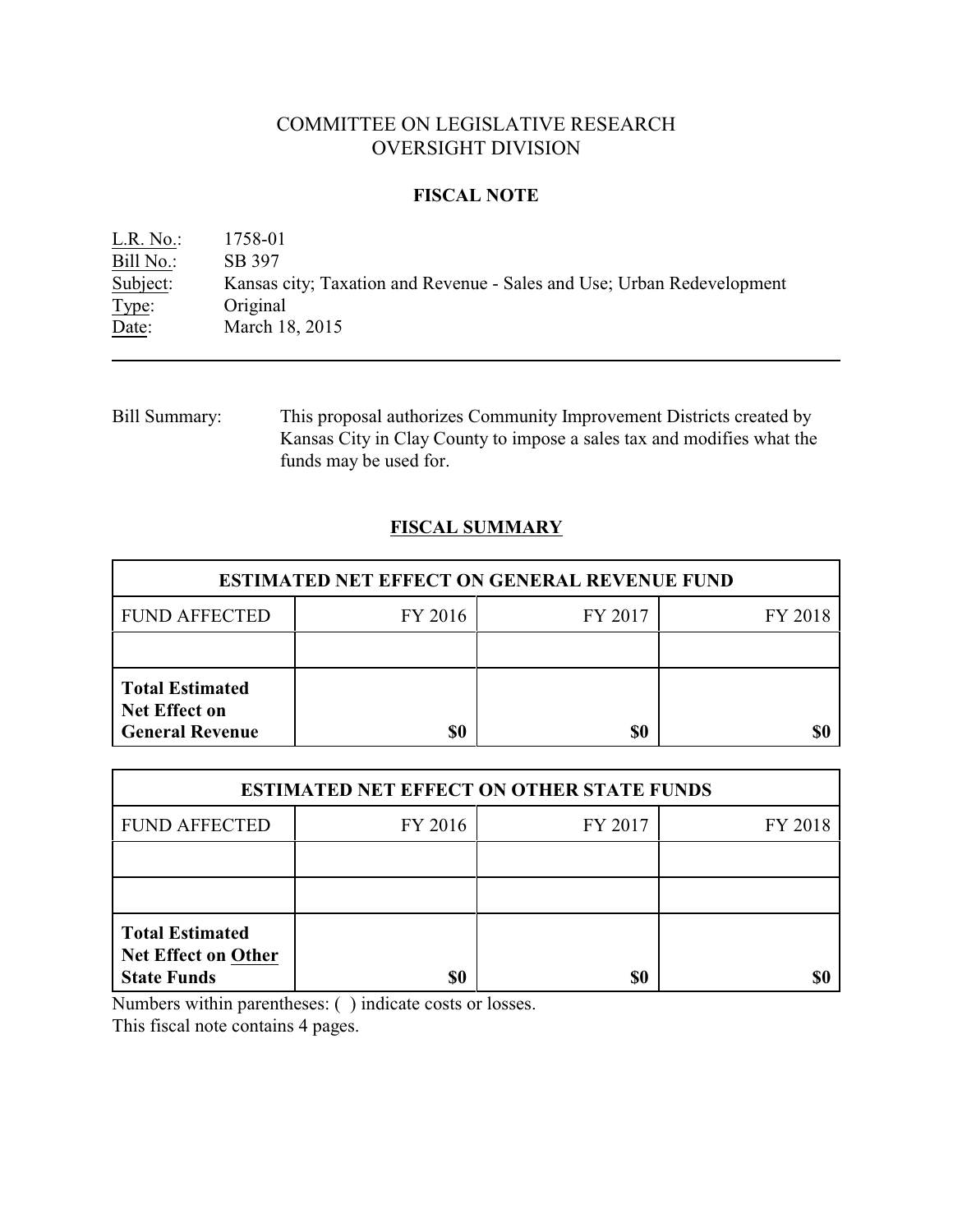L.R. No. 1758-01 Bill No. SB 397 Page 2 of 4 March 18, 2015

| <b>ESTIMATED NET EFFECT ON FEDERAL FUNDS</b>                        |         |         |         |  |
|---------------------------------------------------------------------|---------|---------|---------|--|
| <b>FUND AFFECTED</b>                                                | FY 2016 | FY 2017 | FY 2018 |  |
|                                                                     |         |         |         |  |
|                                                                     |         |         |         |  |
| <b>Total Estimated</b><br>Net Effect on All<br><b>Federal Funds</b> | \$0     | \$0     |         |  |

| <b>ESTIMATED NET EFFECT ON FULL TIME EQUIVALENT (FTE)</b>    |         |         |         |  |
|--------------------------------------------------------------|---------|---------|---------|--|
| <b>FUND AFFECTED</b>                                         | FY 2016 | FY 2017 | FY 2018 |  |
|                                                              |         |         |         |  |
|                                                              |         |         |         |  |
| <b>Total Estimated</b><br><b>Net Effect on</b><br><b>FTE</b> |         |         |         |  |

 $\Box$  Estimated Net Effect (expenditures or reduced revenues) expected to exceed \$100,000 in any of the three fiscal years after implementation of the act.

| <b>ESTIMATED NET EFFECT ON LOCAL FUNDS</b> |         |         |         |  |
|--------------------------------------------|---------|---------|---------|--|
| <b>FUND AFFECTED</b>                       | FY 2016 | FY 2017 | FY 2018 |  |
| Local Government                           | \$0     | \$0     | \$0     |  |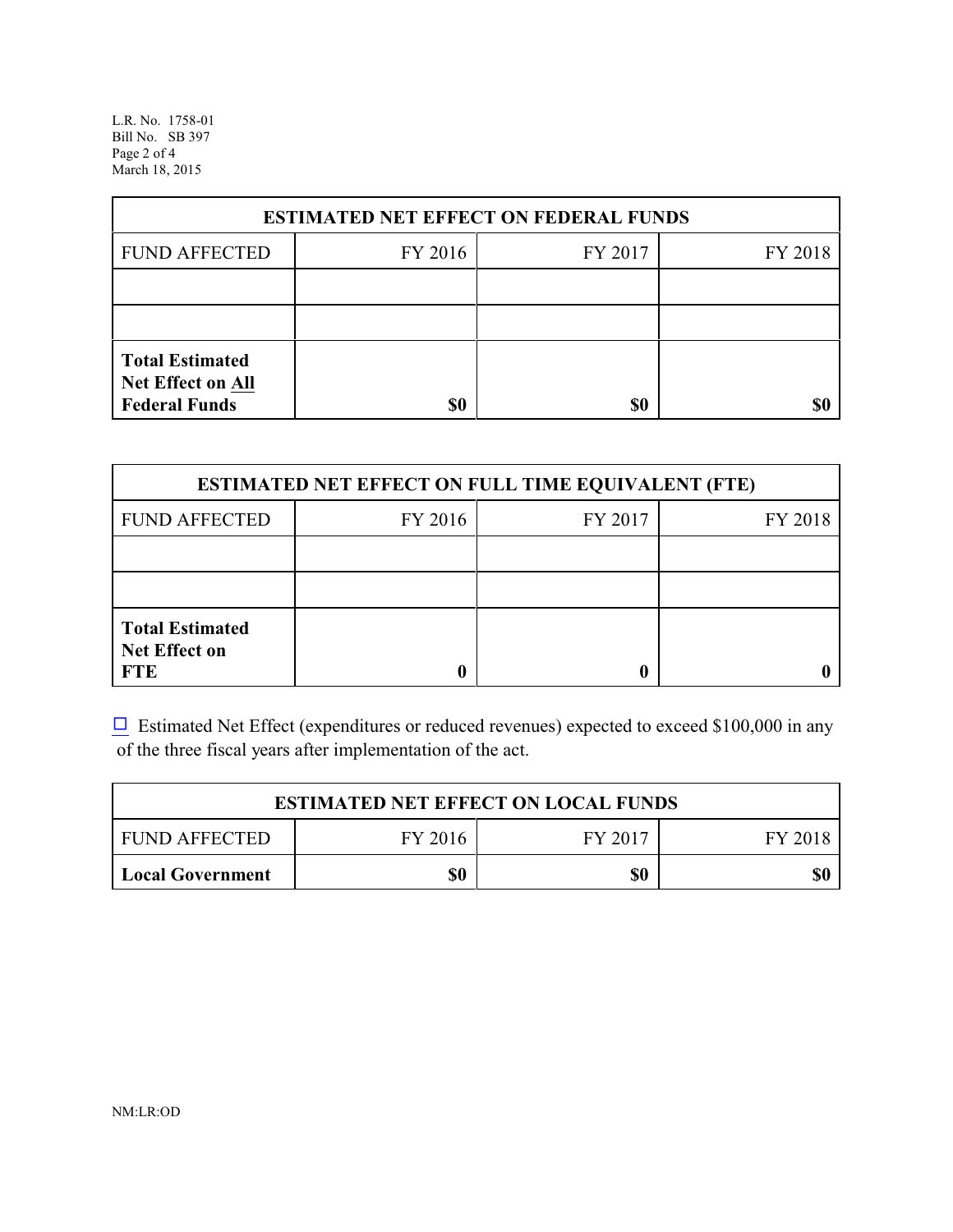L.R. No. 1758-01 Bill No. SB 397 Page 3 of 4 March 18, 2015

### **FISCAL ANALYSIS**

## ASSUMPTION

Officials at the **City of Kansas City** were unable to ascertain a fiscal impact from this proposal. The extent to which revenues might increase are dependent on the extent to which the City might seek to initiate one or more community improvement districts in Clay County, the success of such efforts, and the types of taxes levied and their duration. The bill creates new opportunities to increase revenues by authorizing the City to seek to approve a sales and use tax, in addition to the currently authorized real property tax. This bill will likely result in savings as the successful creation of one or more community improvement districts with independent and additional funding mechanisms is anticipated to free City resources that might otherwise have been expended. The creation of one or more community improvement districts will require that the City incur costs relative to providing notice and conducting elections. The extent of those costs is dependent on the extent to which the City seeks to establish one or more community improvement districts.

**Oversight** assumes this proposal is permissive in nature and would have no local fiscal impact without action by the governing body and approved by the majority of voters. Oversight will reflect a \$0 impact to local political subdivisions. Currently, only Kansas City may file a petition to initiate the process to establish a community improvement district in Clay County. The governing body of the city shall not submit the question to the qualified voters of the district on more than one occasion.

Officials at the **Department of Revenue**, the **Office of the Secretary of State**, the **State Tax Commission** and the **Office of the State Treasurer** each assume no fiscal impact to their respective agencies from this proposal.

Officials at Clay County did not provide a response to **Oversight's** request for fiscal impact.

| FISCAL IMPACT - State Government | FY 2016<br>$(10 \text{ Mo.})$ | FY 2017    | FY 2018    |
|----------------------------------|-------------------------------|------------|------------|
|                                  | <u>\$0</u>                    | <u>\$0</u> | <u>\$0</u> |
| FISCAL IMPACT - Local Government | FY 2016<br>$(10 \text{ Mo.})$ | FY 2017    | FY 2018    |
|                                  | <u>\$0</u>                    | <u>\$0</u> | <u>\$0</u> |